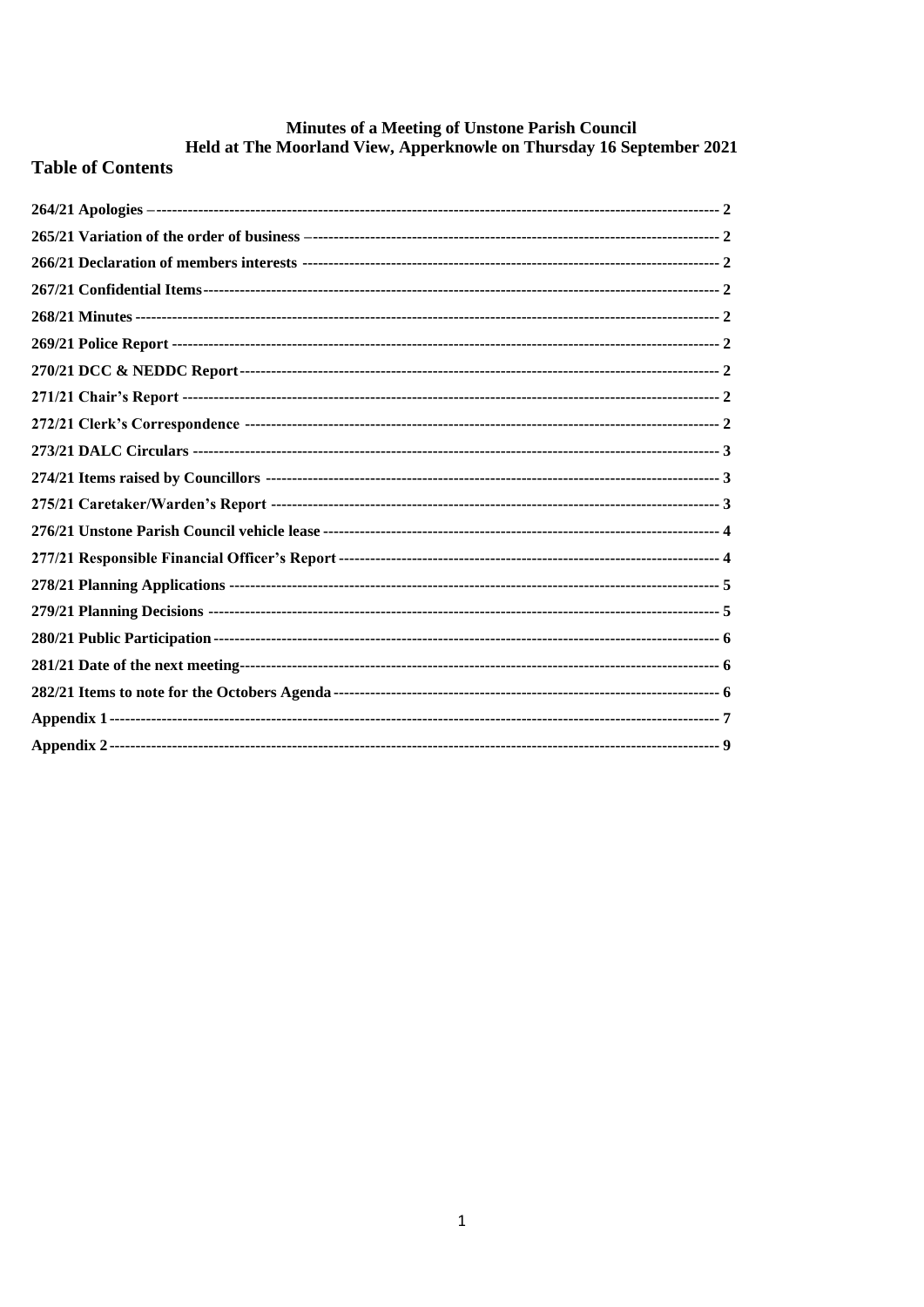### **Minutes of a Meeting of Unstone Parish Council Held at Moorland View, Apperknowle on Thursday 16 September 2021**

**Present:** Cllr Hopkinson (in the Chair) Cllr Dale, Land, Hill, Lilleyman, Rogers, Smith and Davison

**In Attendance:** E Smith (Relief Clerk/RFO), M Brown (Caretaker/Warden) and 2 members of the Public

<span id="page-1-0"></span>**264/21 Apologies –** Cllr Perkins

<span id="page-1-1"></span>**265/21 Variation of the order of business –** No Changes agenda

<span id="page-1-2"></span>**266/21 Declaration of members interests** - Cllr Dale – Agenda Item 14b – Planning Decision

<span id="page-1-3"></span>**267/21 Confidential Items** – No confidential items

<span id="page-1-4"></span>**268/21 Minutes** of the UPC meeting on Thursday 15 July 2021 **RESOLVED** Approved

#### <span id="page-1-5"></span>**269/21 Police Report**

PCSO Flowers sent a report detailing the following crimes which were reported in the Parish in July: 3 x Criminal Damage, 1 x Theft and 2 Miscellaneous

Police also held a drop-in session at the Fred Hopkinson Memorial Hall on 15 September. This was not well attended due to time constraints on advertising it, but the Police are hopeful to run this more frequently.

**RESOLVED** to note

# <span id="page-1-6"></span>**270/21 DCC & NEDDC Report - Cllr Dale reported:**

- 1. **Speeding issues on Crow Lane** A meeting will be held on 14 October 2021 between the Police, County Council, Highways and School regarding this matter.
- 2. **Speeding**  County Council are reviewing speed management protocol which is currently very stringent and hard to meet. They are looking at a SID (Speed Indicator Device) signs that parishes can purchase and then move them around to trouble areas. These will cost approximately £2,000.
- 3. **Hardhurst Road – Half Moon Area** Nothing further to note at this time.
- 4. **Armed Forces Celebration** Event held on 3 October 2021 at Dronfield Sports Centre, this is a belated celebration for VE and VJ day which was not celebrated last year due to COVID.
- 5. **Cycle Path –** Parking of cars at the car wash has ceased. Now that the school term has started no more works will be completed on the path. The leaning phone box has not been touched by the contractors they are not willing to stabilise it.
- 6. **Local Plan –** Chesterfield Road site is still in the Plan, Lee Rowley MP will 'call in'.
- 7. **Peak Resort** Cllr Dale attended a meeting with Rupert Carr in July. Peak Resort have found large cavities in the ground survey so insurers will not insure the land. The only option is to dig up the site and stabilize the ground with hardcore before commencing any work. Rupert Carr report that the next phase would be to start the gateway to the resort.

# <span id="page-1-7"></span>**271/21 Chair's Report - The Chair reported:**

The Chair had nothing to report

# <span id="page-1-8"></span>**272/21 Clerk's Correspondence**

1. Queens Platinum Jubilee Beacons

The Clerk reported that this event is not just the lighting of any beacons but a chance for the community to celebrate.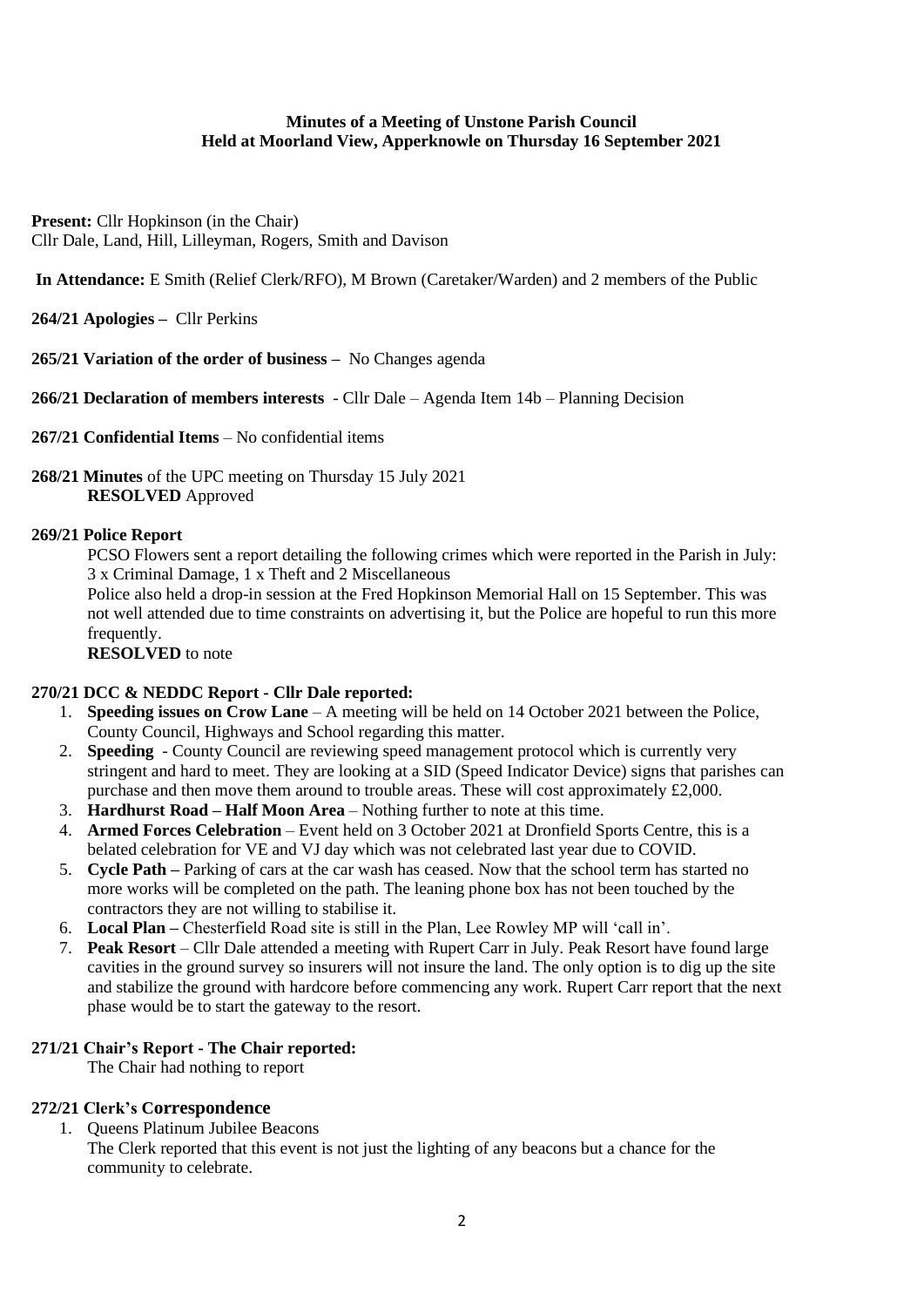**RESOLVED** the Council will not be holding any events during this period.

- 2. Councillor Vacancy The Clerk reported that no requests to call an election had been received so the Council can therefore go ahead and co-opt. **RESOLVED** Clerk to put the vacancy on the website and noticeboards.
- 3. Road Closure 20-22 October, High Street, Apperknowle for Severn Trent Water Clerk had posted this information onto the Parish Council website. **RESOLVED** to note
- 4. Inspectors report for NEDDC Local Plan **RESOLVED** to note
- 5. DCC Bus Service Improvement Plan Clerk had circulated the questionnaire to all Councillors. **RESOLVED** to note
- 6. Police and Crime Commissioner £100K grant Clerk reported that the date had now been extended to 24 September 2021. **RESOLVED** RFO to send in an application for CCTV on Brierley Park
- 7. Armed Forces Celebration Event 3 October 2021 at Dronfield Sports Centre Clerk had posted the flyer on all noticeboards and the Parish Council website. **RESOLVED** to note
- 8. NEDDC Leaders update **RESOLVED** to note
- 9. NEDDC Tree Preservation Order 279 **RESOLVED** to note
- 10. Emergency Closure of Dronfield Footpath 73 and Unstone 52. Clerk had posted this onto the Parish Council website. **RESOLVED** to note

# <span id="page-2-0"></span>**273/21 DALC Circulars**

DALC July(2), August and September newsletter had been circulated, copies were available from the Clerk.

**RESOLVED** noted circulars and agreed to sign up for the Foundation level Local Council Award Scheme

# <span id="page-2-1"></span>**274/21 Items raised by Councillors**

1. Dronfield Town Council Burial Committee

Clerk reported that NEDDC have requested a detailed argument regarding this matter. **RESOLVED** working group established consisting of Cllr Smith, Rogers and Lilleyman. They will produce a report for the next FC meeting to approve.

- 2. Refurbishment of Parish Council owned telephone boxes. **RESOLVED** Cllr Dale and caretaker will meet next Tuesday to discuss if further supplies are required for the phone boxes. Cllr Dale has managed to recruit 6 volunteers so far to assist.
- 3. Royal British Legion Industries (RBLI) Tommy figure Clerk reported that the Tommy figure had been received. **RESOLVED** caretaker to install this at the Oak Tree War Memorial for the Remembrance in November then take this down and store for use next year.
- 4. Christmas Party 2021 **RESOLVED** date for the party will be 4 December 2021.

# <span id="page-2-2"></span>**275/21 Caretaker/Warden's Report**

- 1. Called out ASI to reset CCTV system after power surge
- 2. Roller Shutter installers have been chased up for an installation date
- 3. Wednesday morning Yoga will not be returning to the hall, but the slot has now been filled with a folk dancing group.
- 4. Routine checks on all bins, grit bins, bus stops and benches around the parish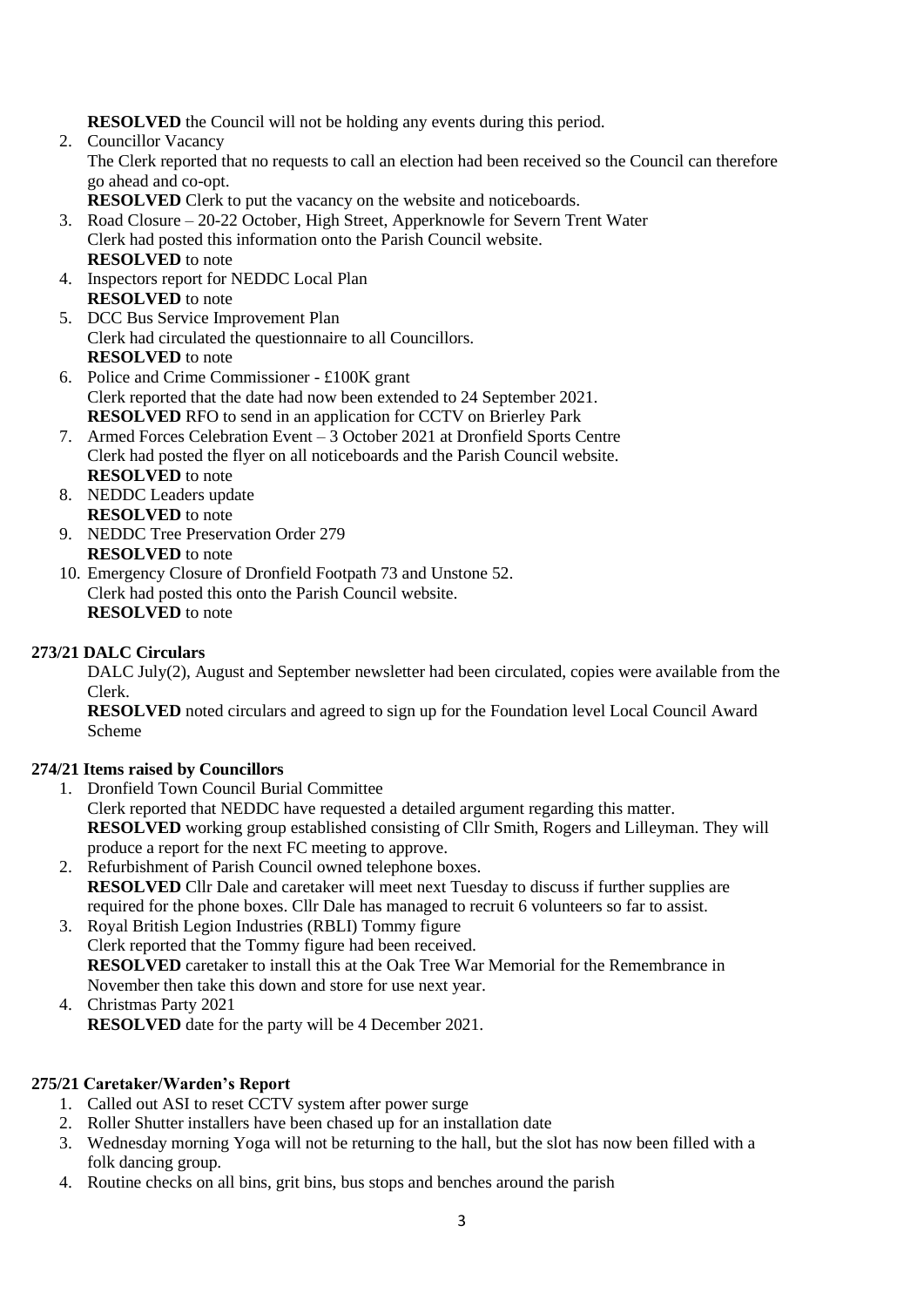- 5. Routine play area inspections and litter picking
- 6. Routine grass cutting, hedge cutting and weed control around the parish
- 7. Routine flower bed maintenance and irrigation
- 8. Bridleway between Apperknowle and Blackamoor has been cleared
- 9. Play area matting at Brierley Park has become loose. Caretaker has removed some of the loose tiles for now and will be looking to replace them within the next week.
- 10. Reseeding of the War Memorial earlier in the Summer has been unsuccessful so will reseed again over the next couple of weeks
- 11. New play area at Whittington Lane should be open this week.
- 12. A new bench has been installed at Brierley play area in July
- 13. Several cases of fly tipping have been reported around the parish
- 14. Received several concerns regarding the public footpath entrance/exit to Whittington Lane play area as dogs are no longer allowed to be walked through the play area so owners are being asked to use the bottom gate. The entrance exits straight out onto the road with no pavement. Cllr Dale to look into how to make this safer.
- 15. Concerns were raised about the state of the footpath and to stop horses using it at the entrance to the Community Hall grounds. Nothing has been done yet by NEDDC/DCC.
- 16. Caretaker would like to thank Cllr Rogers for carrying out the play area inspections and to Cllr Smith for watering the flower beds whilst the caretaker was on leave. **RESOLVED** to note

# <span id="page-3-0"></span>**276/21 Unstone Parish Council vehicle lease**

The Clerk reported that the lease was due for renewal on 28 November 2021.

Caretaker would need a like for like replacement.

**RESOLVED** approved the RFO and caretaker to obtain quotes for a like for like replacement vehicle.

# <span id="page-3-1"></span>**277/21 Responsible Financial Officer's Report**

1. The RFO's payment list for August and September 2021 totalling £5,757.24 and £6,871.38 had been circulated to Councillors (Appendix 1)

# **RESOLVED** approved

- 2. The bank reconciliation up to 31 July and 31 August 2021 had been circulated to Councillors (Appendix 2)
	- **RESOLVED** approved
- 3. PKF Littlejohn Audit for 2020/21 RFO reported that the external audit was now complete with a minor amendment to the Annual Governance Statement. **RESOLVED** to note

4. Change in Electricity provider at the Fred Hopkinson Memorial Hall

Clerk reported that the electricity provider had been changed to British Gas Lite through Clear Utility Solutions. The gas provider is not due until 31/07/2023.

- **RESOLVED** to note
- 5. Tree Survey

RFO reported that the previous contractor had not scheduled the tree survey works as approved by the Council for Autumn this year and would not be able to schedule until 2022. Due to this error the RFO approved the works with Jonathan Oaks at a cost of £450.00 for this year as the previous tree survey was out of date.

RFO reported that a case between a local Council had been brought before a judge and the ruling was that tree surveys should be undertaken every 2 years.

RFO reported that DALC had recently sent out a training course for Tree Inspection Skills at a cost of £125.00.

**RESOLVED** approved Jonathan Oaks tree survey at a cost of £450.00. Approved tree surveys to be conducted every 2 years instead of 3. Caretaker to attend the course at a cost of £125.00.

6. Whittington Lane Play area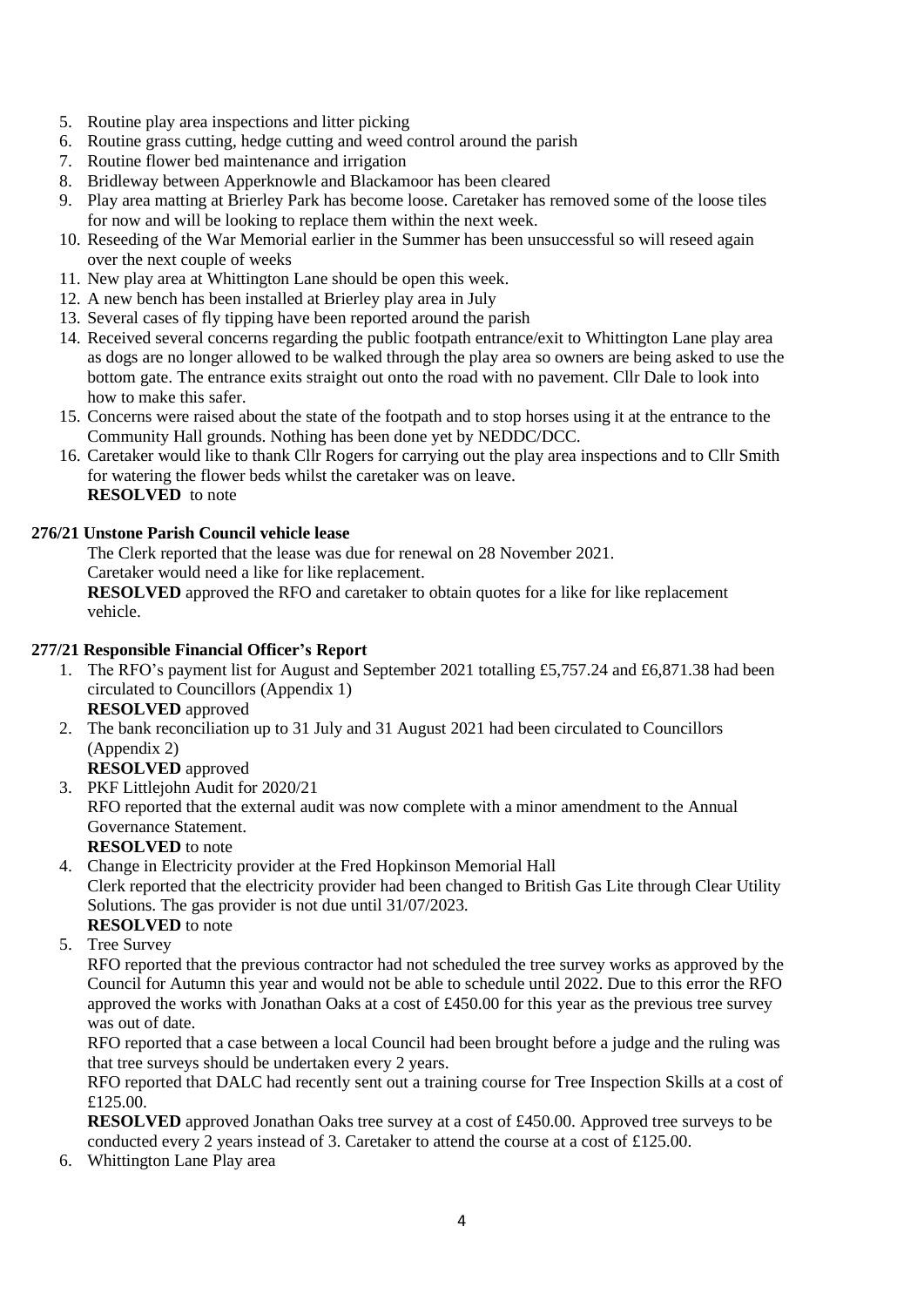RFO reported that this play area was not complete and the handover had taken place. RFO asked if Councillors would be available for a photo opportunity at the play area for the website along with Vistry/Sanctuary.

**RESOLVED** approved

7. Finance Working Group meeting date

RFO reported that the budget/precept would need to start for 2022/23.

**RESOLVED** date agreed for 21 October 2021 at 6pm. Cllr Rogers, Smith, Lilleyman and Dale to attend.

8. Insurance Quote

RFO reported that the cheapest quote received was with their current supplier Zurich at a cost of £1,337.05

**RESOLVED** approved the quote received from Zurich at a cost of £1,337.05.

### <span id="page-4-0"></span>**278/21 Planning Applications**

NED 21/00907/FL – Installation of CCTV on a 5MTR Altron tower at Recreational Ground Whittington Lane, Unstone

Clerk reported that this application had been submitted into NEDDC in June 2021 and wasn't validated until July 2021. The decision date has now lapsed and still the application is pending. Cllr Dale stated he would look into the planning application and see why the decision has not been made. **RESOLVED** No comments made

NED 21/00670/FLH – Application to convert and extend an existing derelict outbuilding to provide an enclosed swimming pool at The Old Station House, Lightwood Lane, Middle Handley

**RESOLVED** No comments made

NED 21/00822/FLH – Erection of a detached garden studio to the rear at Stonedge, Westfield Lane, Middle Handley.

**RESOLVED** No comments made

NED 21/00898/FLH – Application for dormer loft conversion with Juliet balcony to rear at 4 Robert Close, Unstone

**RESOLVED** No comments made

NED 21/00454/FL – Retention of mound at Springwell Hill at Land South West of Ironstone Cottages, Springwell Hill, Nether Handley

**RESOLVED** No comments made

NED 21/00651/FLH – Creation of vehicular access and hardstanding at 209 Sheffield Road, Unstone **RESOLVED** No comments made

NED 21/01064/DISCON – Application to discharge conditions 14 (internal gate across car park) and 15 (pedestrian only access) pursuant of 19/00577/FL at Land South of Cricket Ground, High Street, Apperknowle.

**RESOLVED** No comments made

# <span id="page-4-1"></span>**279/21 Planning Decisions**

NED 21/00766/FLH – Single storey rear and side extension at Haydene, Lightwood Lane, Middle Handley - **Conditionally approved 19 August 2021**

NED 21/00674/DISCON – Application to discharge condition 9 (surface water drainage) pursuant of planning permission 17/00881/FL at Summerley Hall, Summerley Lower Road, Apperknowle – **Conditions Discharged – 30 July 2021**

NED 21/00235/FL – Application for a single storey dwelling at Land east at 258 Sheffield Road, Unstone – **Conditionally approved – 15 July 2021**

NED 21/00596/FLH – Addition of pitched roof over existing side extension and creation of link to garage and workshop at Hilltop, Hundall, Apperknowle – **Conditionally approved – 12 July 2021** NED 21/00947/AMEND – Non material amendment to planning application 19/01042/FL to reduce size and shape of approved single-storey extension at 32 High Street, Apperknowle – **Refused – 26 August 2021**

Appeal Decision – Ramshaw Farm Barn, Hundall Lane, Unstone – APP/R1038/W/21/3271038 – **Appeal dismissed**

**RESOLVED** to note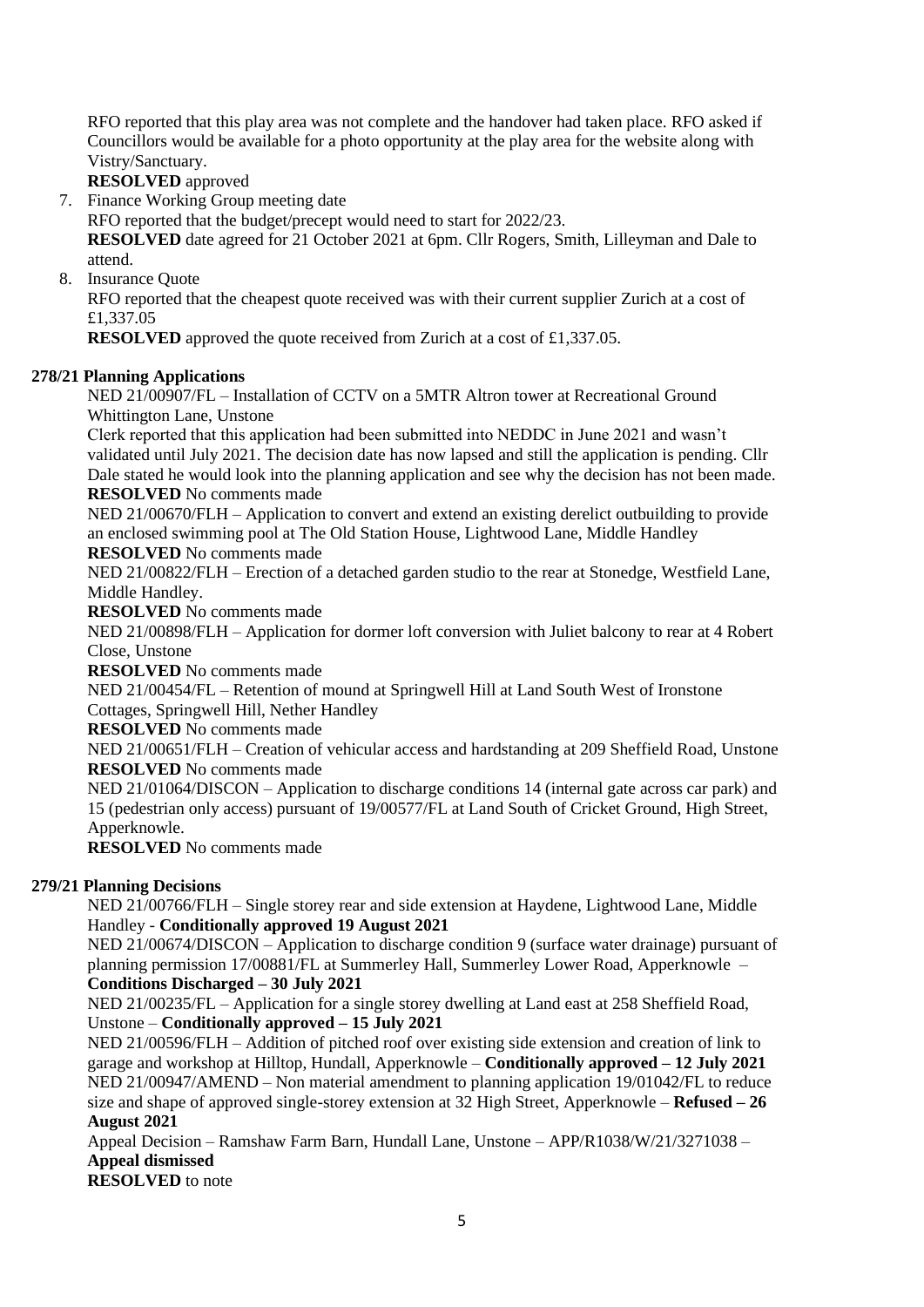### <span id="page-5-0"></span>**280/21 Public Participation**

A member of the public spoke about the state of the footpath and hedge from Moorland View to Sharman Close. Cllr Dale stated they would look into this matter.

<span id="page-5-1"></span>**281/21 Date of the next meeting** was confirmed for Thursday 21 October 2021 at 7pm

#### <span id="page-5-2"></span>**282/21 Items to note for the Octobers Agenda**

None

The meeting closed at 8.20pm

Chair's signature………………………………………………………………………21 October 2021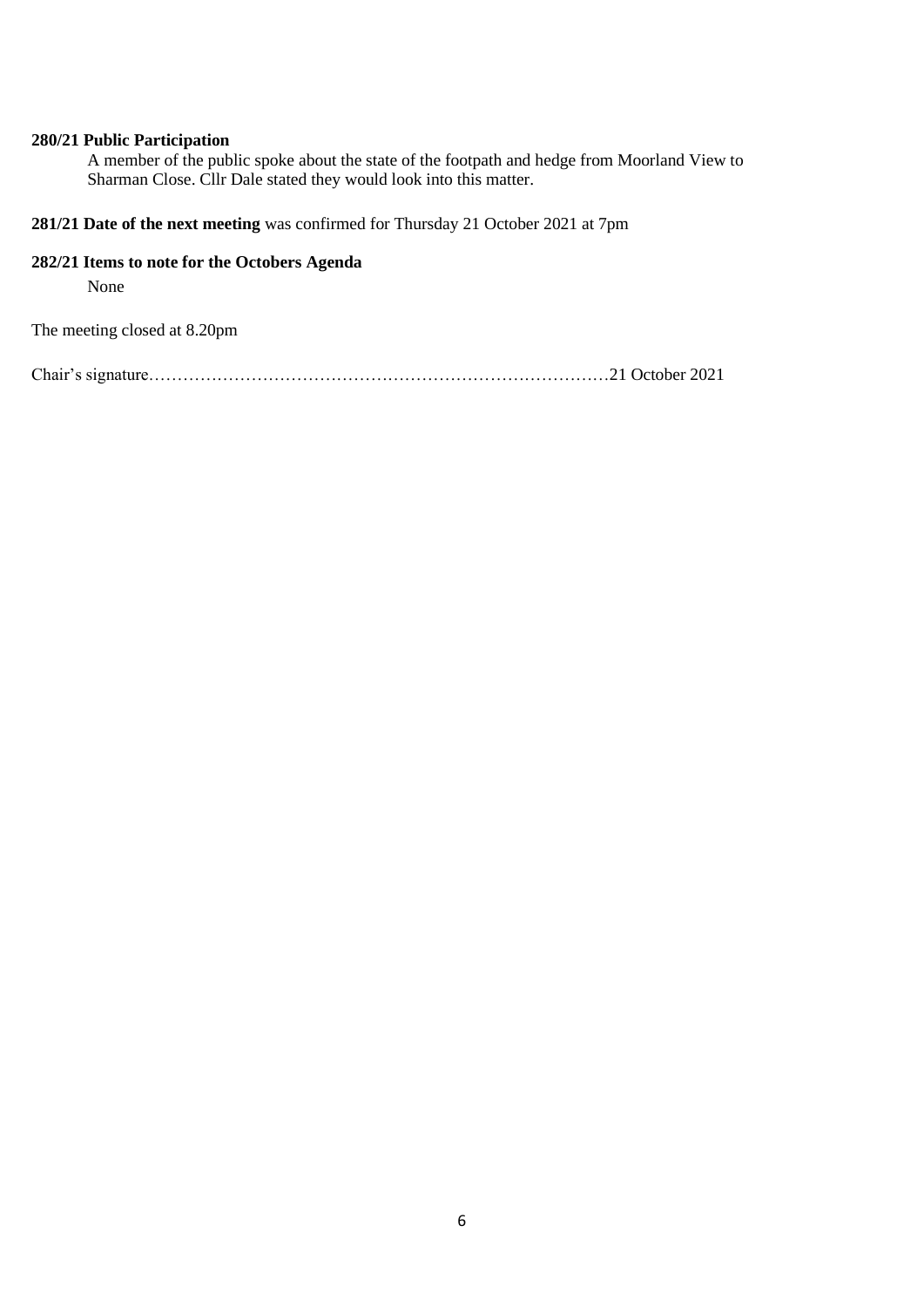# **Appendix 1**

**August Cheque Requests**

<span id="page-6-0"></span>

| $\sim$ $\sim$ | <u>The Common Count</u><br><b>Payee</b> | <b>Details</b>                           | <b>Amount</b> | <b>Vat Rec</b> | <u>Total</u> |
|---------------|-----------------------------------------|------------------------------------------|---------------|----------------|--------------|
| D/D           | Leasys                                  | Van HP Charge 21/SAT/00086356            | £265.89       | £53.17         | £319.06      |
| D/D           | <b>NEDDC</b>                            | <b>Trade Waste Collections</b>           | £38.09        | £0.00          | £38.09       |
| D/D           | <b>Nest</b>                             | <b>Pension Contributions August 2021</b> | £93.01        | £0.00          | £93.01       |
| S/O           | <b>Wish Computers</b>                   | Web site management                      | £23.00        | £0.00          | £23.00       |
| D/D           | <b>British Gas</b>                      | Electric Invoice (01/06 to 28/07/2021)   | £57.87        | £2.89          | £60.76       |
| D/D           | <b>British Gas</b>                      | Electric Invoice (29/07 to 31/07/2021)   | £24.61        | £4.92          | £29.53       |
| D/D           | <b>British Gas</b>                      | Gas Invoice (08/06 to 07/07/2021)        | £28.66        | £1.43          | £30.09       |
| D/D           | <b>Waterplus</b>                        | <b>Water Bill</b>                        | £38.12        | £0.00          | £38.12       |
| <b>BACS</b>   | <b>ED Steel Ltd</b>                     | Flexi Tub                                | £4.38         | £0.87          | £5.25        |
| <b>BACS</b>   | <b>Whiston Connect</b>                  | <b>PAT Testing</b>                       | £110.00       | £0.00          | £110.00      |
| <b>BACS</b>   | Sorted 4 Safety                         | Polo L/Sleeve S271 Yellow                | £15.90        | £3.18          | £19.08       |
| <b>BACS</b>   | Sorted 4 Safety                         | Styx High Vis T                          | £50.63        | £10.13         | £60.76       |
| <b>BACS</b>   | <b>Killis</b>                           | Cleaning products                        | £85.48        | £17.10         | £102.58      |
| <b>BACS</b>   | <b>Killis</b>                           | <b>Credit for Scrim</b>                  | $-£17.52$     | $-£3.50$       | $-E21.02$    |
| <b>BACS</b>   | Eden Washrooms                          | <b>Hall Cleaning</b>                     | £566.25       | £113.25        | £679.50      |
| <b>BACS</b>   | Viking                                  | Lam Pouches                              | £26.87        | £5.37          | £32.24       |
| <b>BACS</b>   | Miscellaneous                           | Payroll August 2021                      | £3,275.13     | £0.00          | £3,275.13    |
| <b>BACS</b>   | <b>HMRC</b>                             | Payroll August 2021                      | £772.06       | £0.00          | £772.06      |
| <b>BACS</b>   | <b>British Legion</b>                   | 30 Poppies                               | £90.00        | £0.00          | £90.00       |
|               |                                         | <b>August 2021 Payments Total</b>        | £5,548.43     | £208.81        | £5,757.24    |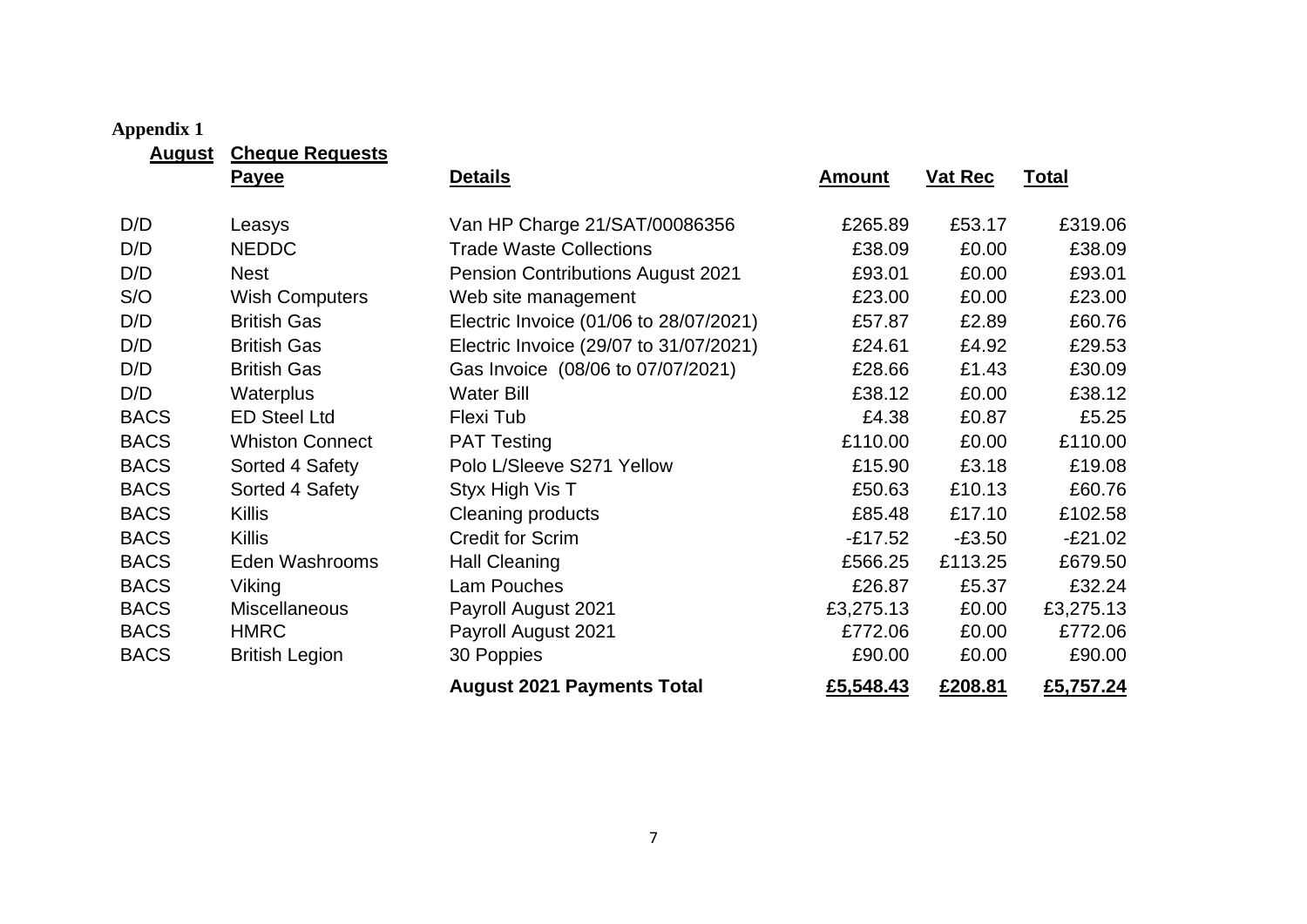| <b>September</b> | <b>Cheque Requests</b> |                                        |               |                |              |
|------------------|------------------------|----------------------------------------|---------------|----------------|--------------|
|                  | Payee                  | <b>Details</b>                         | <b>Amount</b> | <b>Vat Rec</b> | <u>Total</u> |
| D/D              | Leasys                 | Van HP Charge 21/SAT/00097765          | £265.89       | £53.17         | £319.06      |
| D/D              | <b>NEDDC</b>           | <b>Trade Waste Collections</b>         | £38.09        | £0.00          | £38.09       |
| D/D              | <b>Unity Trust</b>     | Fuel, Tommy Figure & Plants            | £716.77       | £90.77         | £807.54      |
| D/D              | Nest                   | Pension Contributions September 2021   | £93.01        | £0.00          | £93.01       |
| S/O              | <b>Wish Computers</b>  | Web site management                    | £23.00        | £0.00          | £23.00       |
| D/D              | <b>British Gas</b>     | Electric Invoice (01/08 to 31/08/2021) | £32.91        | £1.64          | £34.55       |
| D/D              | <b>British Gas</b>     | Gas Invoice (08/07 to 07/08/2021)      | £27.59        | £1.37          | £28.96       |
| D/D              | ВT                     | Telephone Bill                         | £184.98       | £37.00         | £221.98      |
| <b>BACS</b>      | <b>Alfred Dunham</b>   | <b>Postcrete</b>                       | £42.96        | £8.59          | £51.55       |
| <b>BACS</b>      | <b>PKF Littlejohn</b>  | External Audit Fee for 2020/21         | £400.00       | £80.00         | £480.00      |
| <b>BACS</b>      | <b>E&amp;D Steel</b>   | Dustpan, Mould Spray, Cable Ties etc   | £31.89        | £6.40          | £38.29       |
| <b>BACS</b>      | <b>DCS Cleaning</b>    | August 2021 Clean                      | £576.75       | £115.35        | £692.10      |
| <b>BACS</b>      | <b>ASI Security</b>    | Rebooted PSU after power surge at Hall | £90.00        | £18.00         | £108.00      |
| <b>BACS</b>      | <b>Miscellaneous</b>   | <b>Payroll September 2021</b>          | £3,201.66     | £7.73          | £3,209.39    |
| <b>BACS</b>      | <b>HMRC</b>            | <b>Payroll September 2021</b>          | £725.86       | £0.00          | £725.86      |
|                  |                        | <b>September 2021 Payments Total</b>   | £6,451.36     | £420.02        | £6,871.38    |